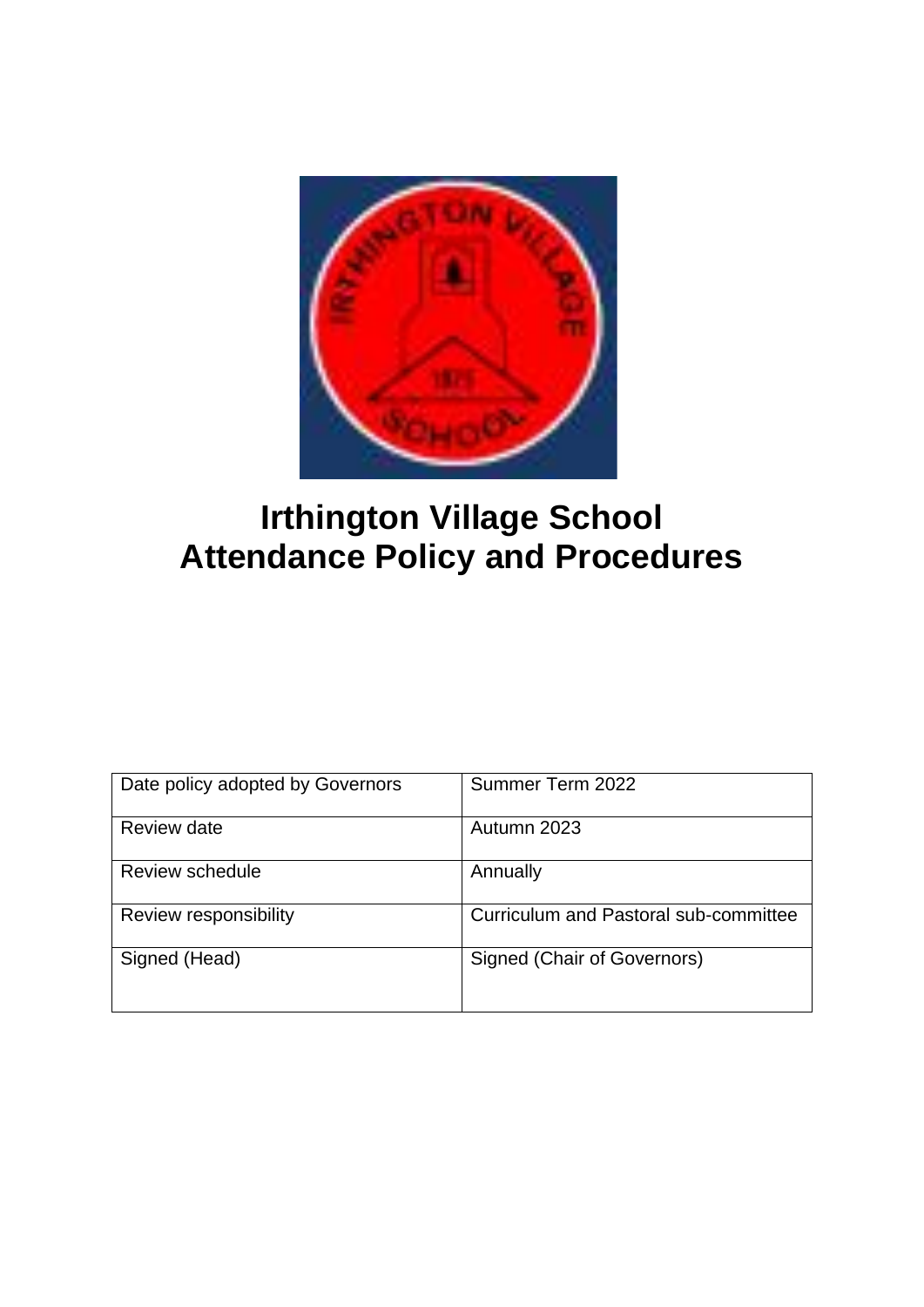| <b>Version 1</b> | <b>Version Description</b> | Date of<br>revision |
|------------------|----------------------------|---------------------|
| $\mathbf 1$      | Original                   |                     |
|                  |                            |                     |
|                  |                            |                     |
|                  |                            |                     |
|                  |                            |                     |
|                  |                            |                     |
|                  |                            |                     |
|                  |                            |                     |
|                  |                            |                     |
|                  |                            |                     |
|                  |                            |                     |
|                  |                            |                     |
|                  |                            |                     |
|                  |                            |                     |
|                  |                            |                     |
|                  |                            |                     |
|                  |                            |                     |
|                  |                            |                     |
|                  |                            |                     |
|                  |                            |                     |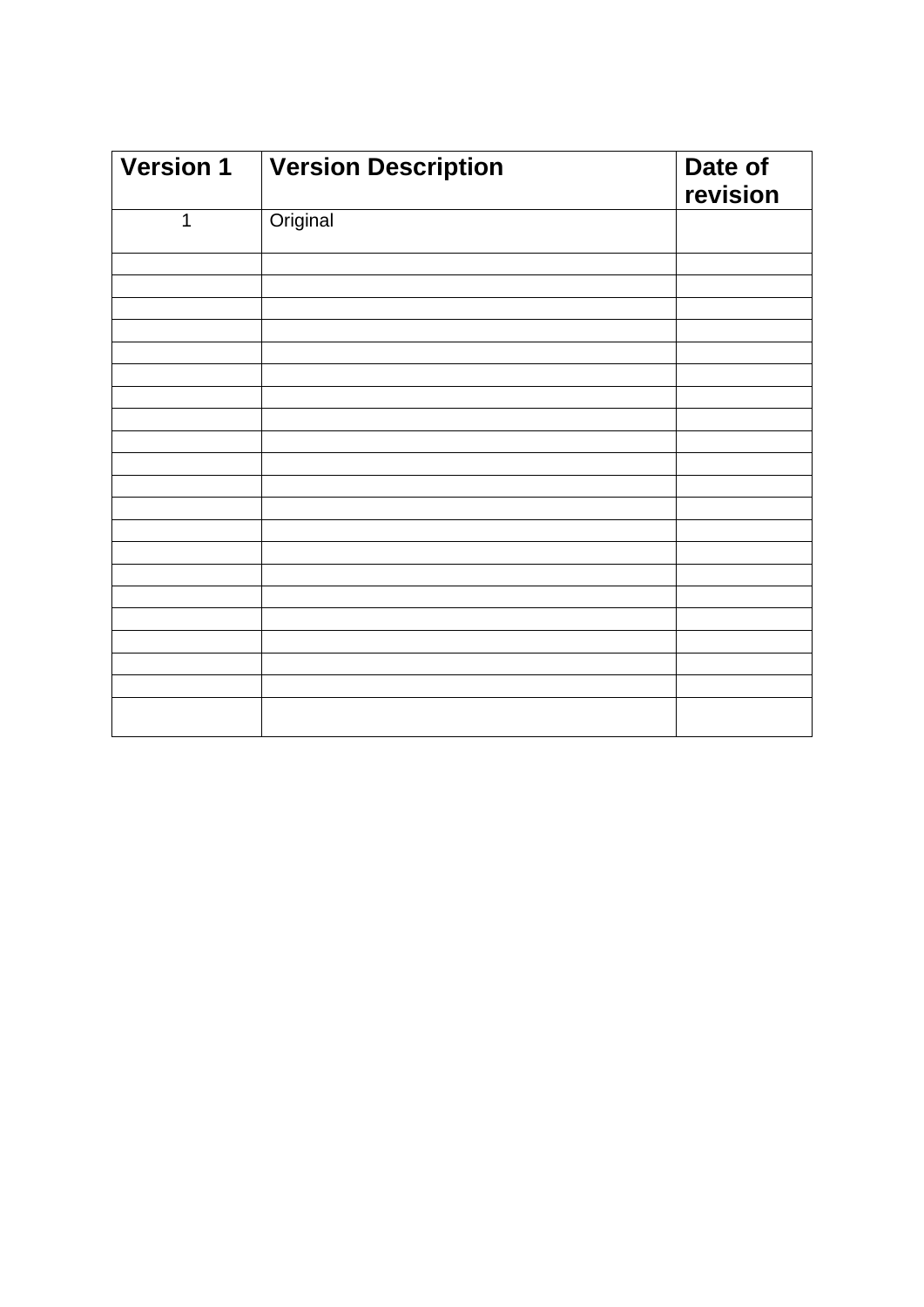# **Irthington Village School Attendance Policy and Procedures**

#### **Mission Statement**

#### **Through this policy, we aim to:**

- Ensure the safeguarding, child protection and welfare of all pupils.
- Improve pupils' achievement by ensuring high levels of attendance and punctuality.
- Achieve an attendance for all children, that is at least in line with National Average, apart from those with chronic health issues.
- Prior to the Coronavirus Pandemic the National Average was **96.1%**
- Create an ethos in which good attendance and punctuality are recognised as the norm and seen to be valued by the school.
- Raise awareness of parents, carers and pupils of the importance of uninterrupted attendance and punctuality at every stage of a child's education.
- Ensure that our policy applies to Nursery and Reception aged children in order to promote good habits at an early age.
- Work in partnership with pupils, parents, staff and the Access & Inclusion Team so that all pupils realise their potential, unhindered by unnecessary absence.
- Promote a positive and welcoming atmosphere in which pupils feel safe, secure, and valued, and encourage in pupils a sense of their own responsibility.
- Establish a pattern of monitoring attendance and ensure consistency in recognising achievement and dealing with difficulties.
- Recognise the key role of all staff, but especially class teachers, in promoting good attendance.
- Provide effective strategies for early intervention to ensure pupils are not deprived of their educational opportunities through non-attendance or lateness.

| <b>Designated Safeguarding Lead (DSL)</b>  | <b>Fiona Sweetman</b> |
|--------------------------------------------|-----------------------|
| <b>Deputy Designated Safeguarding Lead</b> | Lynn Harrison         |
| Nominated Governors for Safeguarding/      | Joanna Wharton        |
| <b>Attendance</b>                          |                       |
| <b>Attendance Officer</b>                  | <b>LA Team</b>        |

The Governing Body of our School is responsible for ensuring the **annual review** of this Policy and procedures.

The Policy will be reviewed **annually in September** at the Full Governors meeting.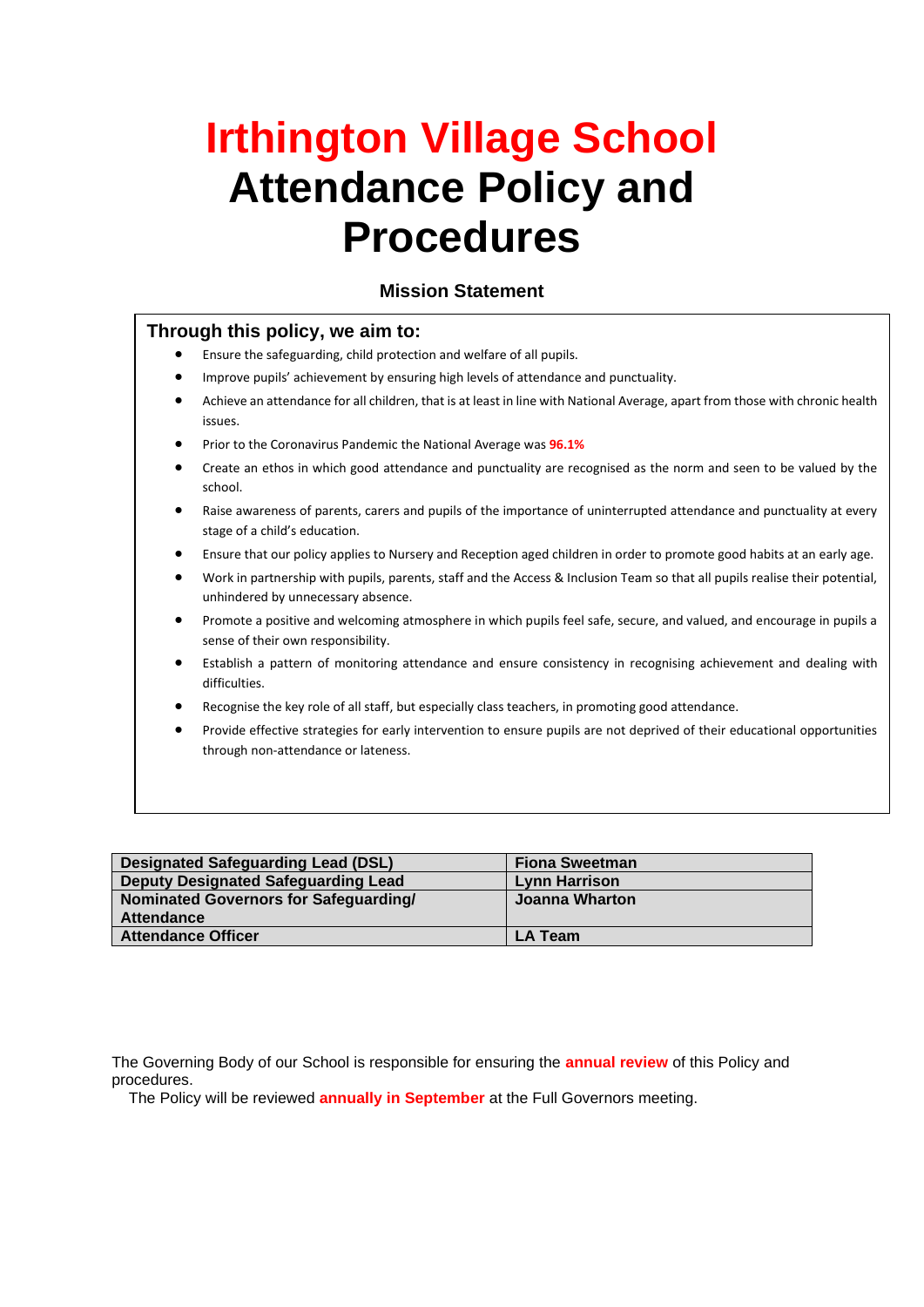#### **1. Legal Framework**

**Irthington Village School** is committed to following the framework set in Section 7 of the Education Act 1996 which states that:

*"The parent of every child of compulsory school age shall cause him/her to receive efficient full time education suitable:- (a) to age, ability and aptitude and (b) to any special educational needs he/ she may have Either by regular attendance at school or otherwise."[\[1\]](file:///T:/Policies/Policy%2016/School%20Attendance.docx)*

This policy has due regard to statutory legislation, including, but not limited to, the following:

- ✓ Education Act 1996
- ✓ Education Act 2002
- ✓ Equality Act 2010
- $\checkmark$  Education (Pupil Registration) (England) Regulations 2006 (As amended)
- ✓ Keeping Children Safe in Education 2018
- [The Education Act 1996](https://www.legislation.gov.uk/ukpga/1996/56/part/VI/chapter/II)
- [The Education Act 2002](http://www.legislation.gov.uk/ukpga/2002/32/part/3/chapter/3)
- https://assets.publishing.service.gov.uk/government/uploads/system/uploads/attac hment data/file/741314/Keeping Children Safe in Education 3 September 201 8\_14.09.18.pdf
- https://assets.publishing.service.gov.uk/government/uploads/system/uploads/attac hment\_data/file/741315/Keeping\_Children\_Safe\_in\_Education\_2018\_Part\_One\_1 4.09.18.pdf

 This policy also has regard to non-statutory DfE guidance, including, but not limited to, the following:

DfE (2018) 'School attendance'

We will also support parents to perform their legal duty to ensure their children of compulsory school age attend regularly, and will promote and support punctuality in attending lessons.

#### *Children who attend school regularly are more likely to:*

- Build a firm and secure knowledge and understanding across all curriculum subjects.
- Ensure they consistently meet and build upon expectations for their age group.
- Develop good habits and important life skills.
- Maintain friendships.
- Gain better qualifications.
- Have access to a wider range of opportunities when they leave school.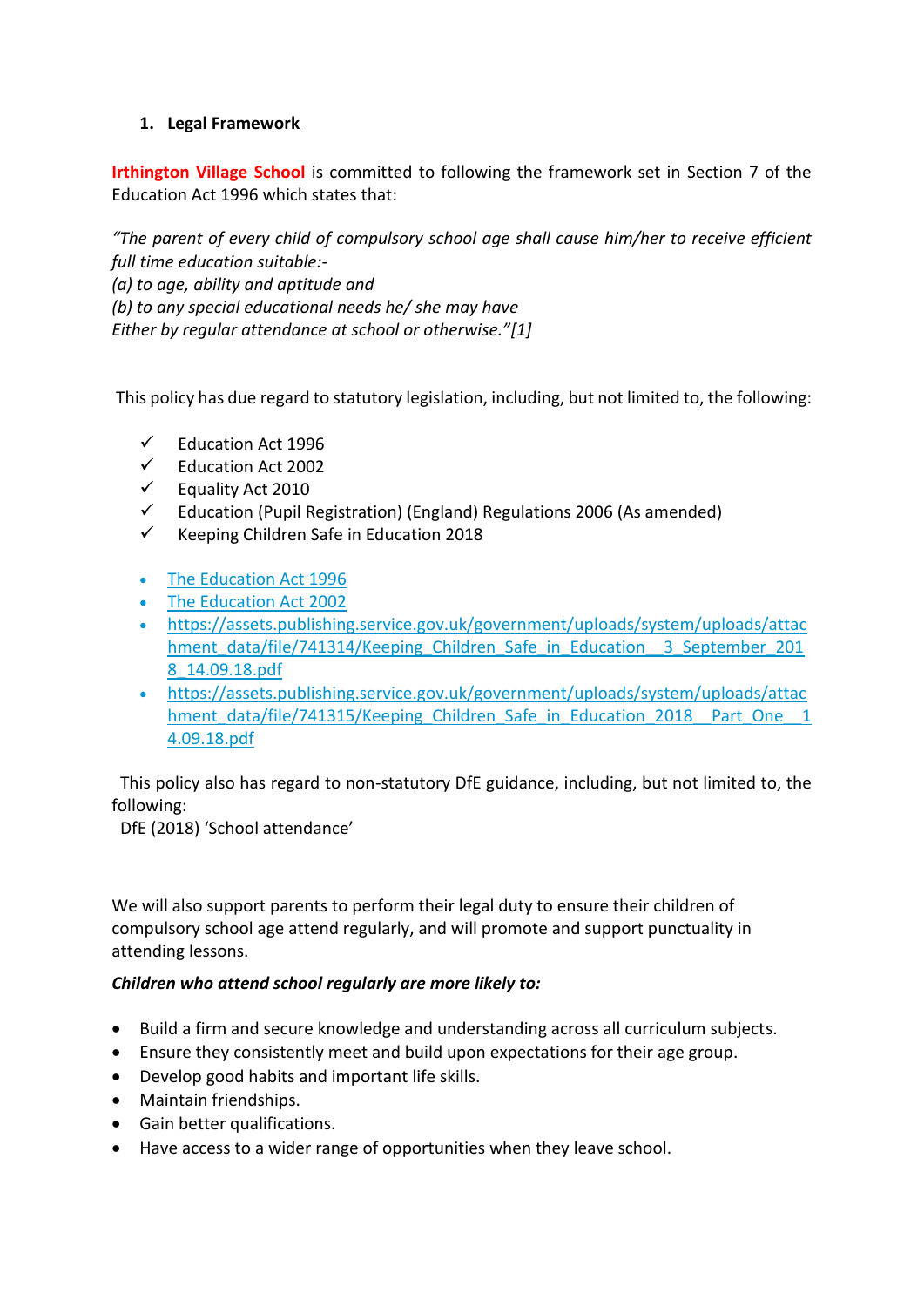#### **2. Irthington Village School responsibilities**

- We ensure that we adhere to the Children's Services School Absence Enforcement Policy (See Appendix 2) and DfE School Attendance Statutory guidance and departmental advice.
- The governing body has overall responsibility for the implementation of the Primary Attendance Policy and procedures of Irthington VIllage School.
- The governing body has overall responsibility for ensuring that the attendance policy, as written, does not discriminate on any grounds, including, but not limited to ethnicity/national origin, culture, religion, gender, disability or sexual orientation.
- The governing body has responsibility for handling complaints regarding this policy as outlined in the school's complaints policy.
- Attendance will be an agenda item at **the first Governors' meeting after the completion of the previous term**. The Head Teacher will report to the Governing Body at this meeting. The nominated Governor responsible for the monitoring of attendance is Joanna Wharton
- The Head Teacher is responsible for the day-to-day implementation and management of the Attendance Policy and procedures of the school.
- The school has effective systems and procedures for encouraging regular school attendance and investigating the underlying causes of poor attendance
- Staff, including teachers, support staff and volunteers, are responsible for following the Primary Attendance Policy and for ensuring pupils do so too. They are also responsible for ensuring the policy is implemented fairly and consistently.
- Staff, including teachers, support staff and volunteers, are responsible for modelling good attendance behaviour and implementing the agreed policy.
- The school makes parents aware of the school attendance policy either by making it available on request/school website or by use of parents attendance leaflet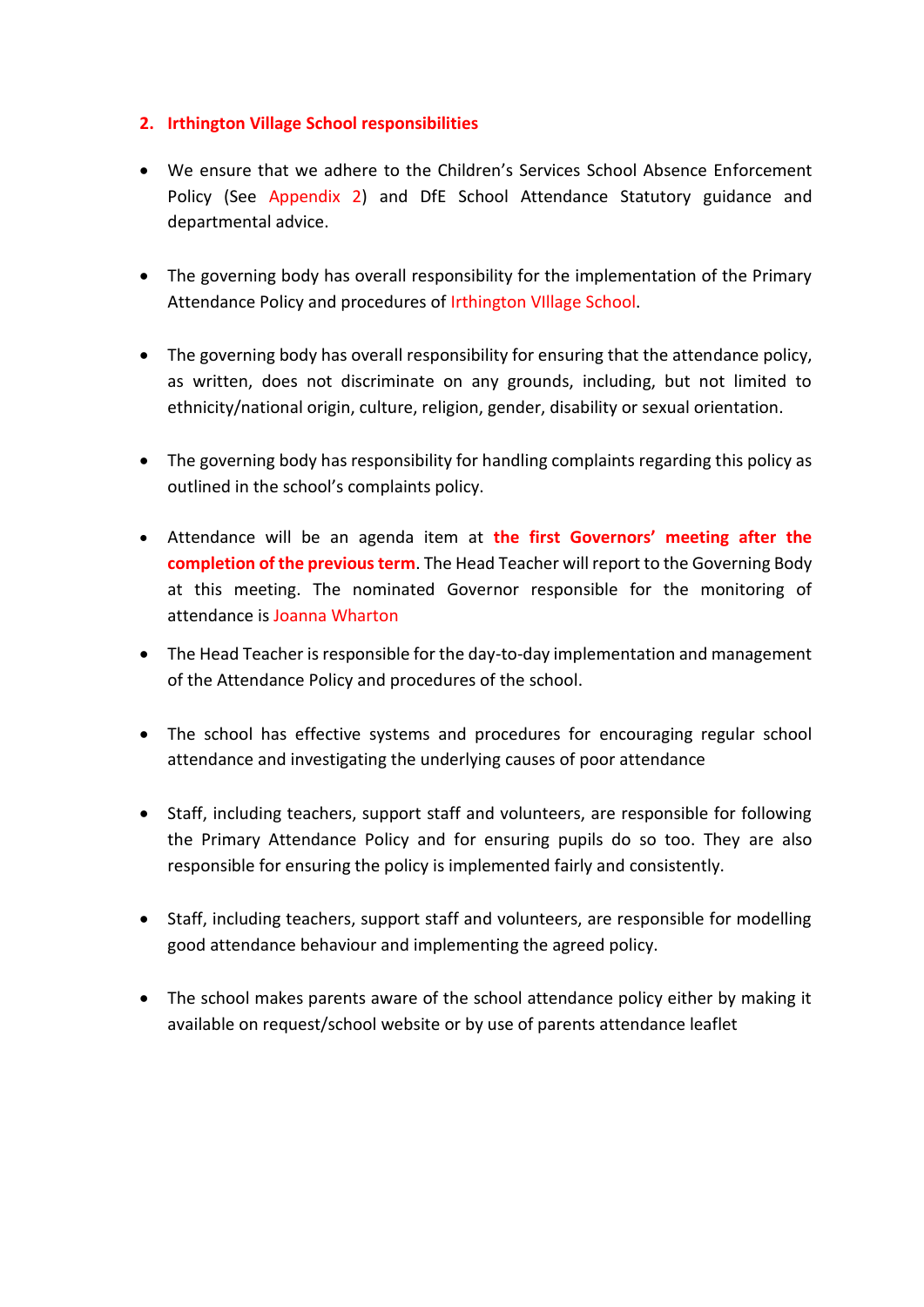#### **3. Parental Responsibility**

- Parents and carers are responsible for ensuring that children attend school regularly and punctually. It is the parent's responsibility to notify our school if their child is unable to attend school or is going to be late.
- Under Section 7 of the Education Act 1996, parents are responsible for making sure that their child of compulsory school age receives efficient full time education that is suitable to the child's age, ability and aptitude and to any special educational needs the child may have. This can be by regular attendance at school or by education otherwise (including the parent choosing to educate their child at home).
- Compulsory school age is defined as being the term commencing on or after a child's fifth birthday. A child continues to be of compulsory school age until the last Friday of June in the school year that they reach sixteen. This applies to the parents of children of compulsory school age who are registered at a maintained school, a pupil referral unit, an Academy, or other state provided education.
- Section 576 of the Education Act 1996: Definition of a Parent is as follows whether they are married or not; any person who, although not a natural parent, has parental responsibility (as defined in the Children Act 1989) for a child or young person; and any person who, although not a natural parent, has care of a child or young person. Having care of a child or young person means that a person with whom the child lives and who looks after the child, irrespective of what their relationship is with the child, is considered to be a parent in education law. Throughout this document, references to 'parent' mean each and every parent coming within the definition (whether acting jointly or separately) and should not be taken to mean that provisions only apply to 'parent' in the singular.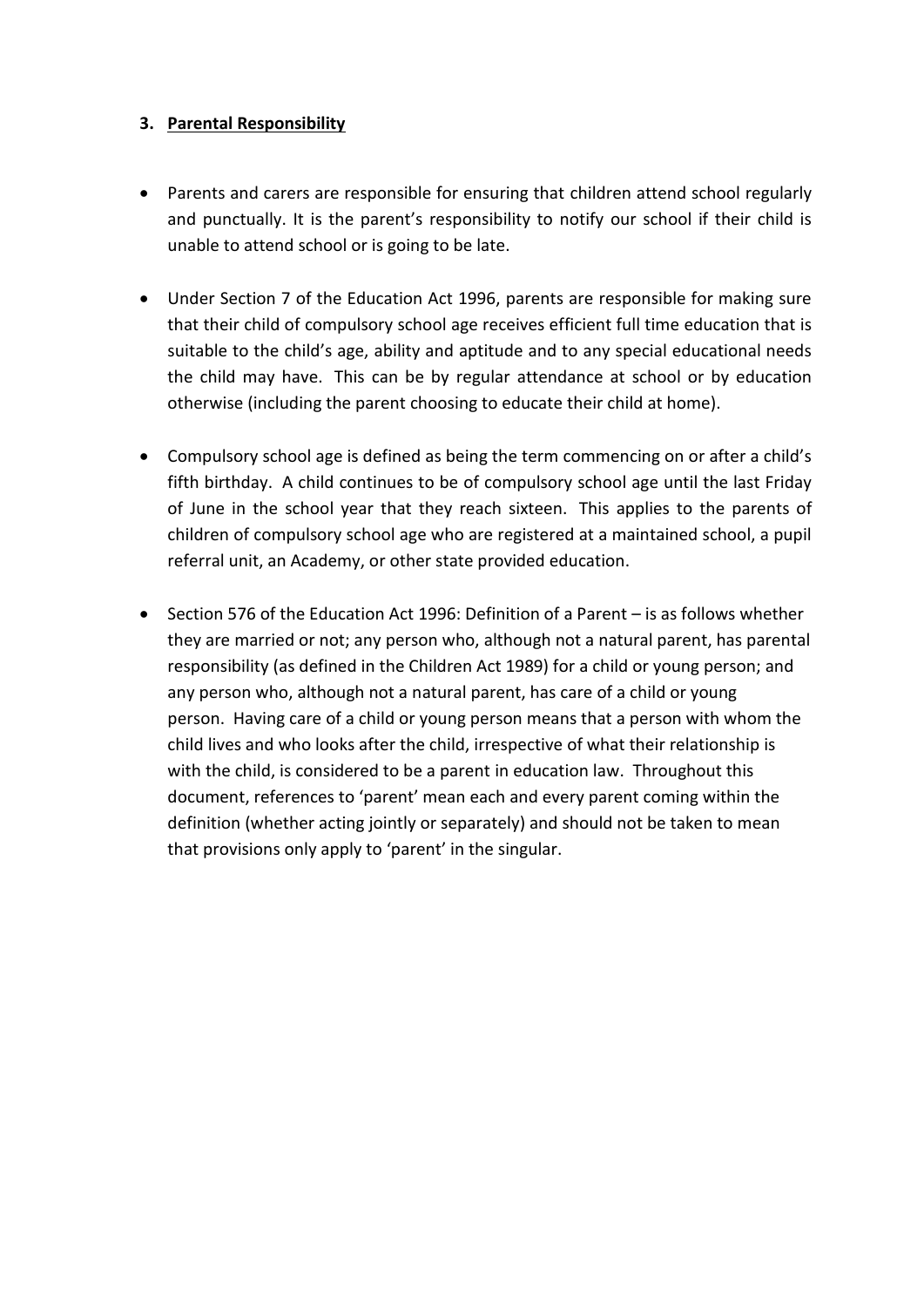#### **4. Expectations**

#### **4.1 Irthington VIllage School expects that all our pupils will:**

- Attend school every day and strive for 100% school attendance. Every day counts!
- Arrive on time and be appropriately prepared for the day as stated in the Home-School agreement
- Discuss promptly with their class teacher or school office any problems that may affect their **child's** school attendance (age appropriate)

#### **4.2 Irthington Village School expects that parents/carers will:**

- Ensure their child attends school every day unless there is a genuine reason for absence.
- Ensure your child is not late for school.
- Contact school either by **telephone, in person, text, email or note** before 8.45am on the first day of absence and regularly thereafter
- Provide the school with accurate and up to date contact details (minimum of 2 emergency contacts) and update the school if details change
- Endeavour to make health appointments, doctor, dentist, hospital appointments etc. at the end of the school day (thus allowing at least half a day's education). Do not allow your child to be absent for a whole day when their medical appointment is only a short, local one
- Inform a member of school staff of any reason or problem that may hinder their child from attending school
- Avoid taking your child out of school for non-urgent matters

#### **5. Registration**

- Children are registered every morning and afternoon. Registers will be taken punctually each day at **8.50am and at 1pm**
- Register closes at **9.30 am and 1.45 pm**. Children will be marked absent or late by teachers using our attendance system. The office personnel record whether the attendance is authorised or unauthorised **(Please see Appendix 3 for register codes).**

#### **6. Procedures**

Our school will undertake the following procedures to support good attendance:

- $\checkmark$  To maintain appropriate registration processes.
- $\checkmark$  To maintain, analyse and evaluate appropriate attendance data.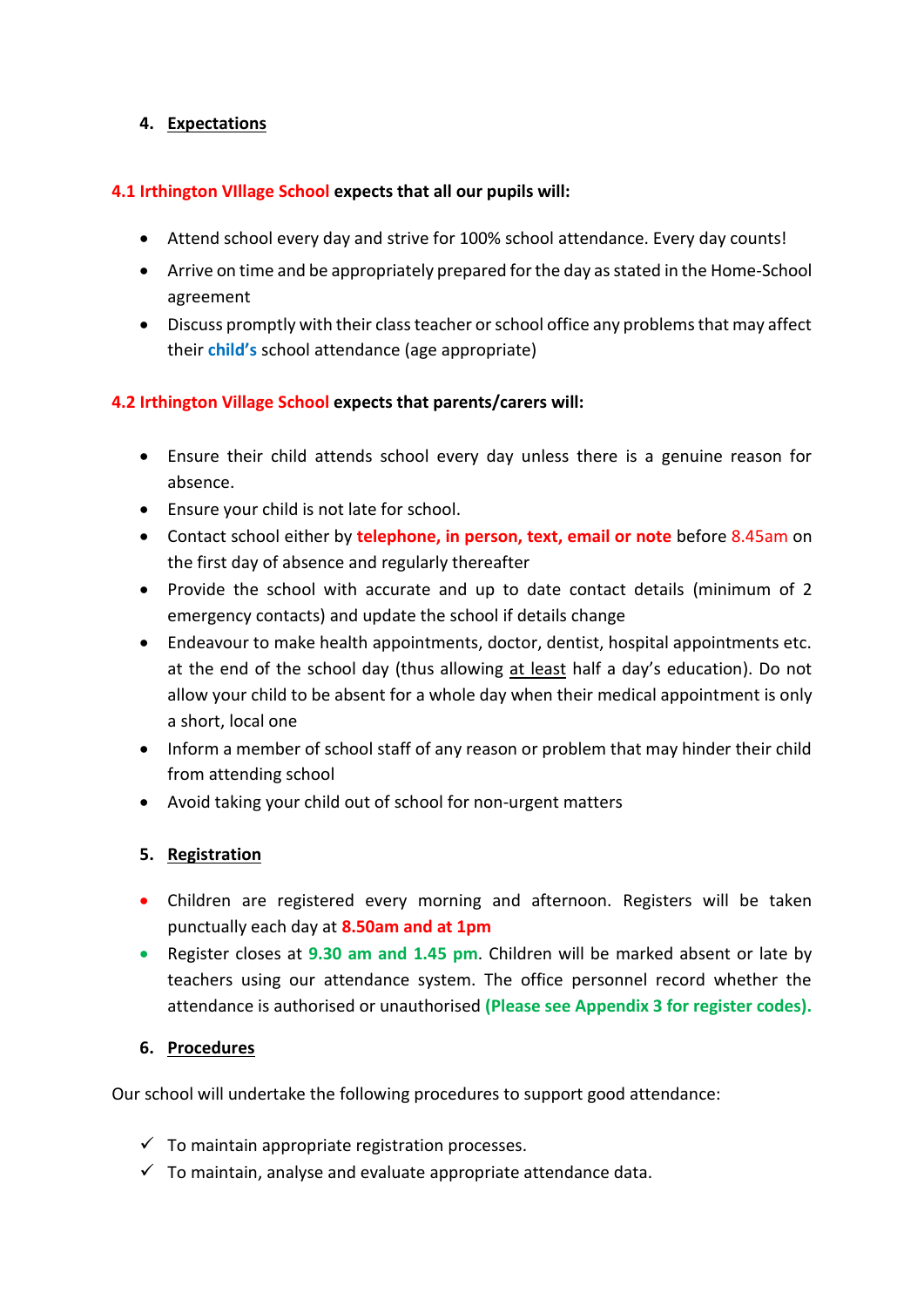- $\checkmark$  To communicate clearly the attendance procedures and expectations to all staff, governors, parents and pupils.
- $\checkmark$  To have consistent and systematic daily records which give detail of any absence and lateness.
- $\checkmark$  To follow up absences and persistent lateness if parents/carers have not communicated with the school.
- $\checkmark$  To inform parents/carers what constitutes authorised and unauthorised absence.
- $\checkmark$  To strongly discourage unnecessary absence
- $\checkmark$  To work with parents to improve individual pupils attendance and punctuality
- $\checkmark$  To refer to the Local Authority Access & Inclusion Officer, any child whose attendance causes concern and where parents/carers have not responded to school initiatives to improve.
- $\checkmark$  To report attendance statistics to the DfE where requested.
- $\checkmark$  All staff should be aware that they must raise any attendance or punctuality concerns (as per the escalation of intervention) to the Senior Leadership Team with responsibility for monitoring attendance.

#### **7. Monitoring and reporting of absence concerns**

#### **7.1 Irthington Village School** will:

- $\triangleright$  Contact parents on the first day of absence if no reason has been received. Contact will be by telephone
- $\triangleright$  School will contact regularly (daily if necessary)
- ➢ **Our First Day Response is as follows: If, on the first day of absence, no reason has been obtained for the reason of absence by 10.30am, the Safeguarding Team will investigate. If no response is gained we may contact Children's Services and/or Police to conduct a welfare check**
- ➢ Irthington Village School will follow the escalation of intervention procedure (see Appendix 4) and where a pattern of non-attendance is emerging the parent/carer will be invited to school to work with the Head Teacher and attendance governor to help resolve the difficulties
- ➢ **School termly attendance monitoring identifies attendance below 96% and we will send out letters for information to parents.**
- ➢ **School termly attendance monitoring identifies persistent absentees (below 90%) and will send out letters for information to parents informing them that attendance will be monitored during the following half term and if there is no improvement they will be invited to an Attendance Panel with Head Teacher and Attendance governor to discuss support needed. An appropriate action plan will be jointly agreed and may involve external agencies**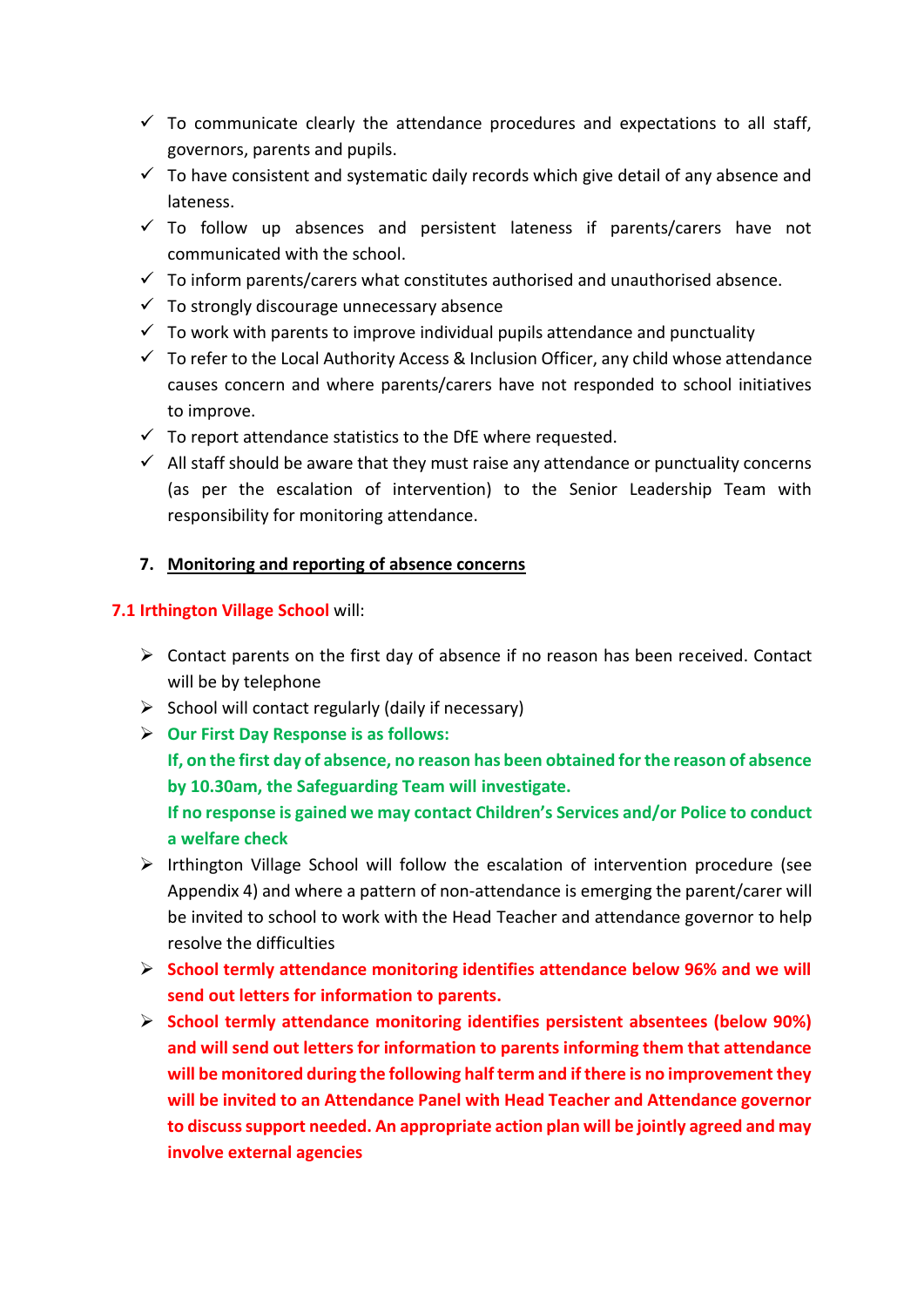- ➢ **A review will take place after a half term, and if there has been no improvement in attendance, school will consult with LA Access and Inclusion Officer to determine the next course of action. This may be an Early Help Assessment, a referral to other agency or referral to Access & Inclusion Officer for formal involvement and consideration of legal action.**
- ➢ School will keep a detailed chronology of all interventions/action taken re attendance.

#### **8. Attendance Monitoring Procedures:**

- $\checkmark$  First day phone call protocol
- $\checkmark$  Follow up phone calls
- $\checkmark$  Fortnightly attendance reports and individual attendance reports to be analysed for patterns and trends
- $\checkmark$  Our disadvantaged children's attendance to be monitored, and compared to their non-pupil premium counterparts
- $\checkmark$  Regular attendance section on the school newsletter
- $\checkmark$  RAG letters at the end of every term

#### **9. Dealing with late arrivals/persistent lateness**

#### **Please see lateness escalation of intervention in Appendix 5**

- If a child is late they must enter by the main entrance and let a member of staff in the office know. If a Parent/Carer is present, they will be asked to enter the child's details and reason for lateness on the school entry system.
- It is to be expected that very occasionally a child may be late for a genuine reason. The concern is in regard to any consistent late arrivals (where there is no avoidable reason). If there are children who fall into this category then the following procedure takes place:
- Parent is reminded by office staff of the importance and reasons for lateness and support strategies discussed.
- Staff responsible for attendance contacts parents informally for discussion about continued lateness
- Formal written letter from Head teacher
- If the issue persists then a formal meeting will be held between the Head Teacher and the Attendance Governor to establish the reasons and plan forward.
- Regular monitoring of lateness will occur by the school and where necessary action will be taken following the escalation of intervention (Appendix 5) at the headteacher's discretion.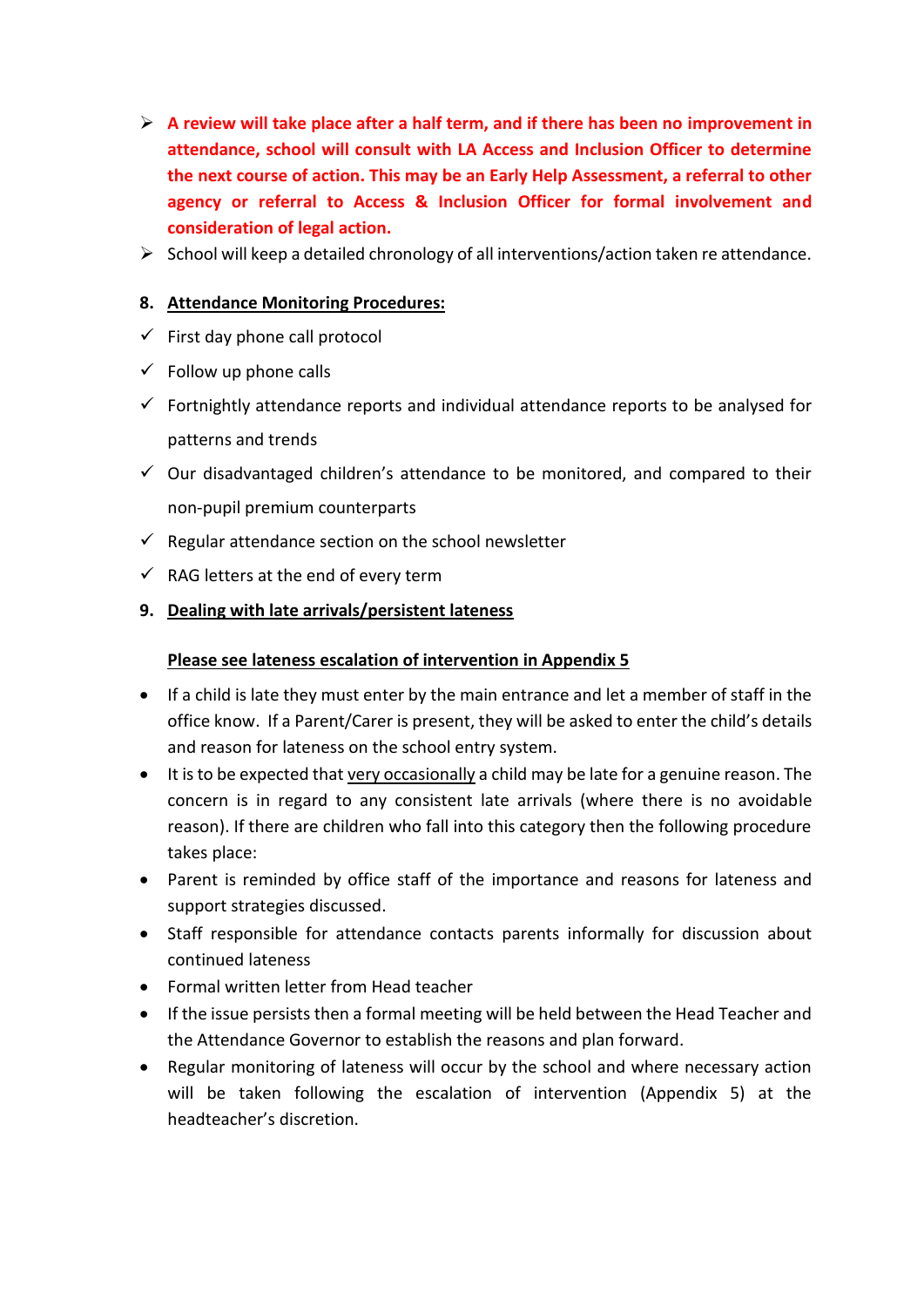#### **10. Medical or dental appointments**

- Missing registration for a medical or dental appointment is counted as an authorised absence; advance notice is required for authorising these absences.
- However, we encourage parents to make medical and dental appointments out of school hours where possible. Where this is not possible, the pupil should be out of school for the minimum amount of time necessary.

*Parents can inform the school in advance using the following options: telephone, email, or in person.*

#### **11. Children Missing in Education and School Roll Procedures**

All children, regardless of their circumstances, are entitled to an efficient, full time education which is suitable to their age, ability, aptitude and any special educational needs they may have. Children missing education are children of compulsory school age who are not registered pupils at a school and are not receiving suitable education otherwise than at a school. Children missing education are at significant risk of underachieving, being victims of harm, exploitation or radicalisation, and becoming NEET (not in education, employment or training) later in life. Effective information sharing between parents, schools and local authorities is critical to ensuring that all children of compulsory school age are safe and receiving suitable education.

Updating the School Roll:

All schools must notify the local authority when they are about to remove a pupil name from the School Admission Register under any of the 15 grounds listed in the [Children](https://www.gov.uk/government/publications/children-missing-education)  [Missing in Education Regulations 2016 annex A.](https://www.gov.uk/government/publications/children-missing-education)

All Schools must also notify the local authority within five days of adding a pupil's name to the Admissions Register.

Schools must complete the "Pupils Gains and Losses Information Sheet" and send to the local authority at the end of each week if gains or losses occur in the school.

If the child leaves the school and the destination is unknown then schools must complete the CME1 form and forward to the CME officer as soon as possible following the guidance below.

Schools must enter pupils on the admission register at the beginning of the first day on which the school has agreed, or been notified, that the pupil will attend the school. If a pupil fails to attend on the agreed or notified date, the school should undertake reasonable enquiries to establish the child's whereabouts and consider notifying the Local Authority at the earliest opportunity.

#### **11.1 What happens if a school think a child is missing education?**

Schools have a duty of care to ensure they have conducted 'reasonable enquires' to locate a child missing education before this is reported to the Local Authority CME officers. Where a pupil leaves without advance notice or their destination is unknown, the school will:

- Check possible whereabouts with staff
- Contact parents using last known number or e-mail
- Contact any emergency contacts held for the pupil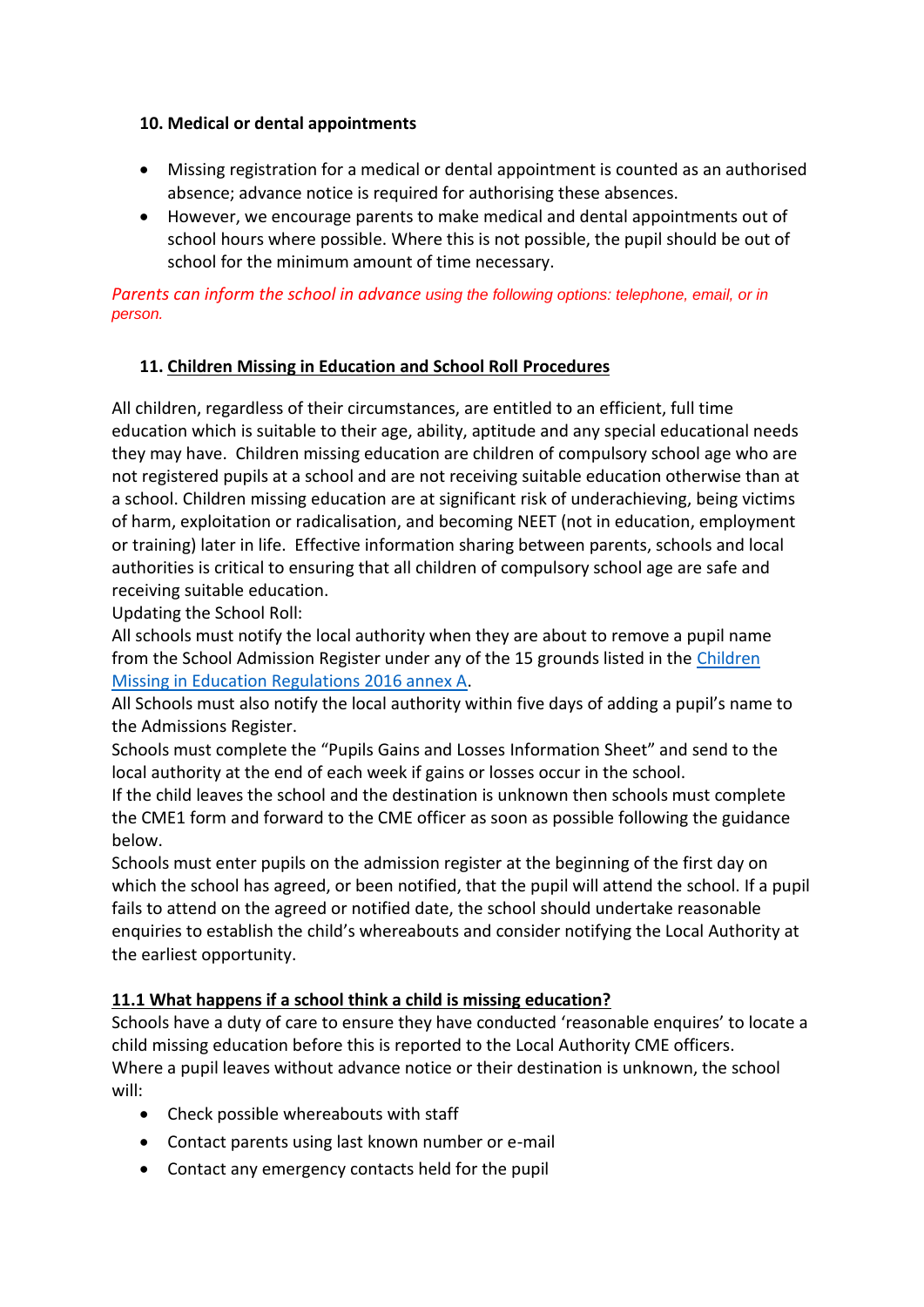- Make a home visit to the last known address
- Check with neighbours and any known friends
- Contact any agencies known to be involved
- If the pupil is statemented or has SEN check with SEN services
- If the pupil or family is known to Social Services inform the named social worker
- Ask the pupil's friends and their parents if they are aware of the pupil's whereabouts
- Check any social media sites e.g. Facebook.

*If the pupil is still not located,* the school should complete a CME1 referral and e-mail it to [Janice.ogilvie@cumbria.gov.uk;](mailto:Janice.ogilvie@cumbria.gov.uk) (07866649190). This will enable the LA to make further enquires, as appropriate, to try and locate the pupil. The pupil should remain on roll for **20 school days** and their absence should be recorded. Please note, the school must contact the CME officer to **agree the date** that the pupil should be removed from roll before they actually remove the pupil from their roll. On this date the CME officer will forward a CME2 form. On the date agreed with the school, the school should ensure the pupil's attendance data is up to date, and remove them from their roll with the correct leaving date.

#### **11.2 Admission of children from overseas**

#### **These procedures will apply to all schools where Cumbria County Council is the admitting authority.**

All schools must comply with the [Schools Admission Code](https://www.gov.uk/government/publications/school-admissions-code--2) when dealing with an application for a child who is not a UK National. Schools must not refuse a school place simply because of doubts about the child's immigration status. **School may seek passport identification / visa checks when parents are applying for a place within the school.** Further information can be found [https://www.gov.uk/guidance/schools-admissions-applications-from](https://www.gov.uk/guidance/schools-admissions-applications-from-overseas-children)[overseas-children](https://www.gov.uk/guidance/schools-admissions-applications-from-overseas-children)

Most children from overseas are entitled to a state education. Children who are not entitled to a state education: -

Children from non-European Economic Area (EEA) countries who are here as short term visitors – these are children who live abroad but have been admitted to the UK for a short visit and not for study. For a child to be entitled to a place they would need to be granted a visa for more than 6 months.

Chidlren from non-EEA countries who have permitted to study in the UK. These children are allowed to study in England on the basis that they attend an independent fee paying school. If children belong to either of these categories and are found to be admitted into school then schools must not deny a place. They should instead refer to the Home Office's school referral team – [schoolreferrals@homeoffice.gsi.gov.uk](mailto:schoolreferrals@homeoffice.gsi.gov.uk)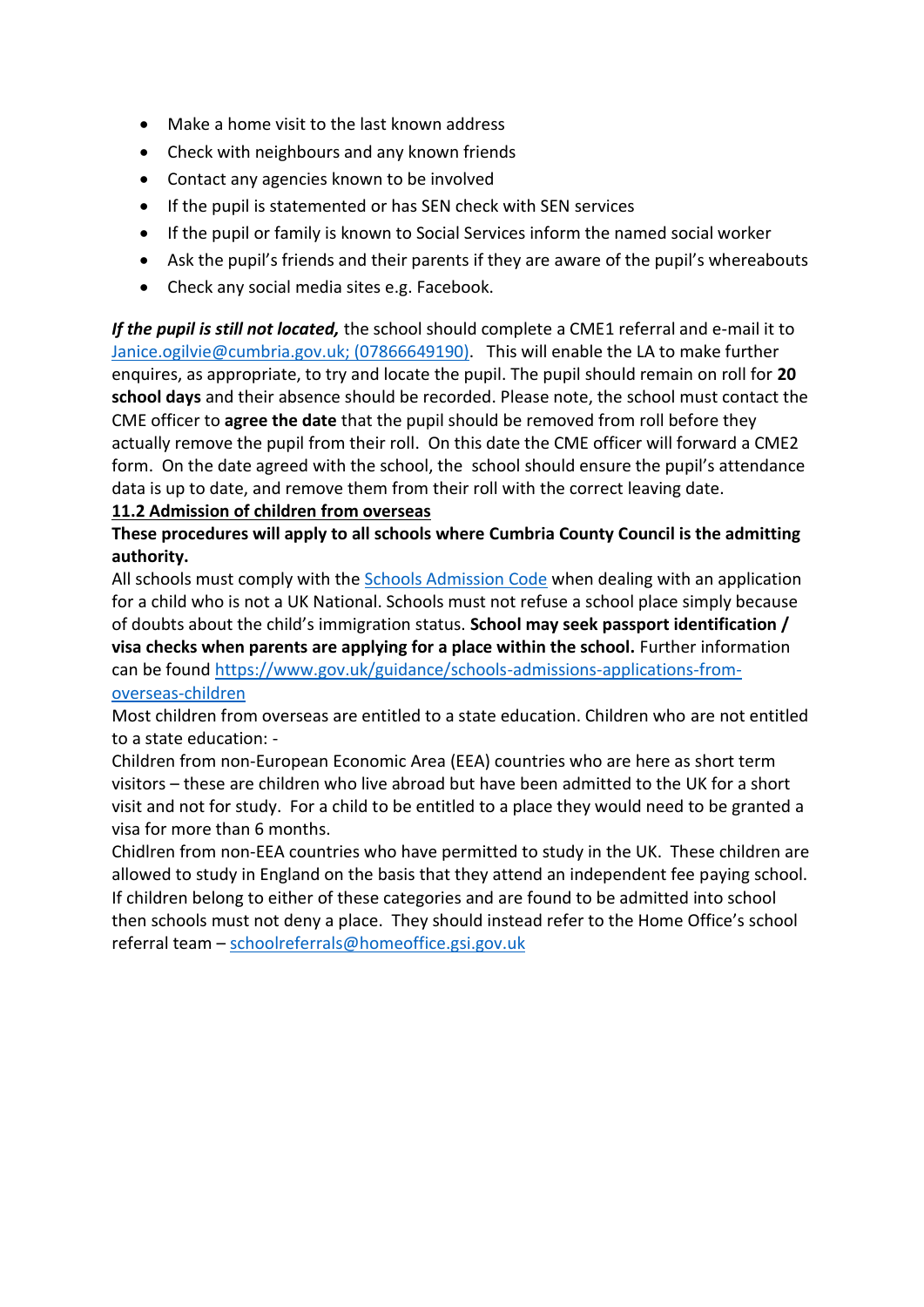#### **12. Roles and responsibilities**

12:1 Governors

- To set and monitor progress towards annual targets for attendance.
- To evaluate the effectiveness of the Attendance Policy.

12:2 Head teacher

- To ensure that effective systems are in place to accurately reflect individual pupil, group and whole school attendance and punctuality patterns.
- To provide Governors with information to enable them to evaluate the success of policy and practice.

12:3 Senior Leader responsible for attendance / Attendance Officer:

- To monitor individual pupil, group and whole school attendance and punctuality.
- To work in partnership with key agencies if attendance and/or punctuality when it is an issue.
- To contact and work with parents/carers regarding any concerns about their child's attendance.
- To arrange meetings with parents/carers to discuss support and set targets for those experiencing attendance difficulties.
- To monitor attendance data and ensure the Head teacher receives this information every half term.
- To provide attendance "watch" lists to the school office for daily monitoring.
- To coordinator daily punctuality checks with late children.
- To process all legal documentation regarding attendance monitoring including penalty notices to the LA.

12:4 Class Teacher

- To provide an accurate record of the attendance of each child in their class.
- To respond promptly to any issue raised in the weekly analysis of registers by office staff.
- To organise work to be sent home for children in their class who are expected to be absent for an extended period through sickness.

• To record the reasons for absence given to them on the appropriate recording sheet. 12:5 Office Staff

- To record children arriving late or leaving early on a daily basis.
- To prepare, manage and co-ordinate the use of the Attendance Manager System.(SIMS)
- To monitor and track attendance patterns for all children and prepare relevant attendance reports when necessary – monitoring coding.
- To contact any parent who has not informed the school as to why their child is absent on the first day of absence.
- To use the text system to request a reason from absence from parents.
- To ensure that a satisfactory reason for every absence has been established for each child at the end of each week.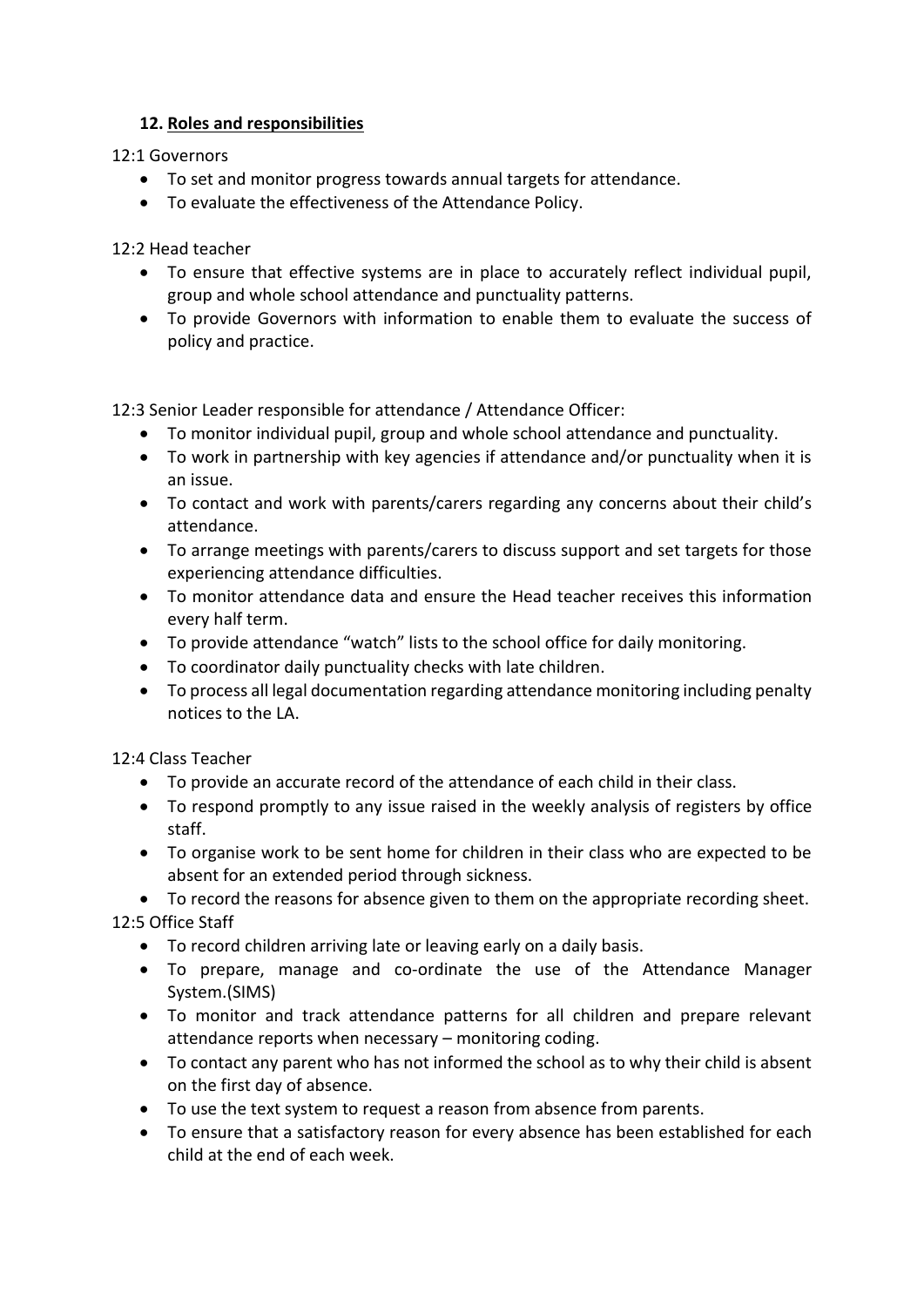• To make a judgment in conjunction with the Inclusion manager whether an absence is authorised or unauthorised.

12:6 Local Authority Access and Inclusion Officer

- To enforce the law regarding school attendance.
- To support the whole school response to attendance through regular meetings and monitoring individual children's attendance.

#### **13. Leave of Absence during term time**

- Leave of absence during term time will only be granted under exceptional circumstances.
- The law does not grant parents an automatic right to take their child out of school during term time. The Department for Education allows a Head Teacher the discretion to consider authorising a leave of absence in term time only in "exceptional circumstances".
- No Holidays taken during term time will be authorised.
- The law states that the provision for Head Teachers to authorise absence purely for the purpose of a family holiday is not an exceptional circumstance.
- We define 'exceptional circumstances' as an event or problem which you did not expect.
- The school considers each application for term-time absence individually, taking into account the specific facts, circumstances and relevant context behind the request. A leave of absence is granted entirely at the Head Teacher's discretion.

Valid reasons for exceptional circumstances / **authorised absence may** include:

- Illness and medical/dental appointments or where an absence from school is recommended by a health professional as part of a parent or child's rehabilitation from a medical or emotional issue.
- Service personnel returning from a tour of duty abroad where it is evidenced the individual will not be in receipt of any leave in the near future that coincides with school holidays.
- Religious observance where the day is exclusively set apart for religious observance by the religious body to which the pupil's parents belong. If necessary, the school will seek advice from the parents' religious body to confirm whether the day is set apart.
- Traveller pupils travelling for occupational purposes this covers Roma, English and Welsh Gypsies, Irish and Scottish Travellers, Showmen (fairground people) and Circus people, Bargees (occupational boat dwellers) and New Travellers. Absence may be authorised only when a Traveller family is known to be travelling for occupational purposes and has agreed this with the school but it is not known whether the pupil is attending educational provision
- Bereavement, unexpected personal or family problems or illness might be considered as an **exceptional circumstance**.
- To attend a wedding of a person close to the family up to 1 day.

The school will identify pupils and families where attendance is poor and meetings, letters, closer monitoring may be considered as detailed above.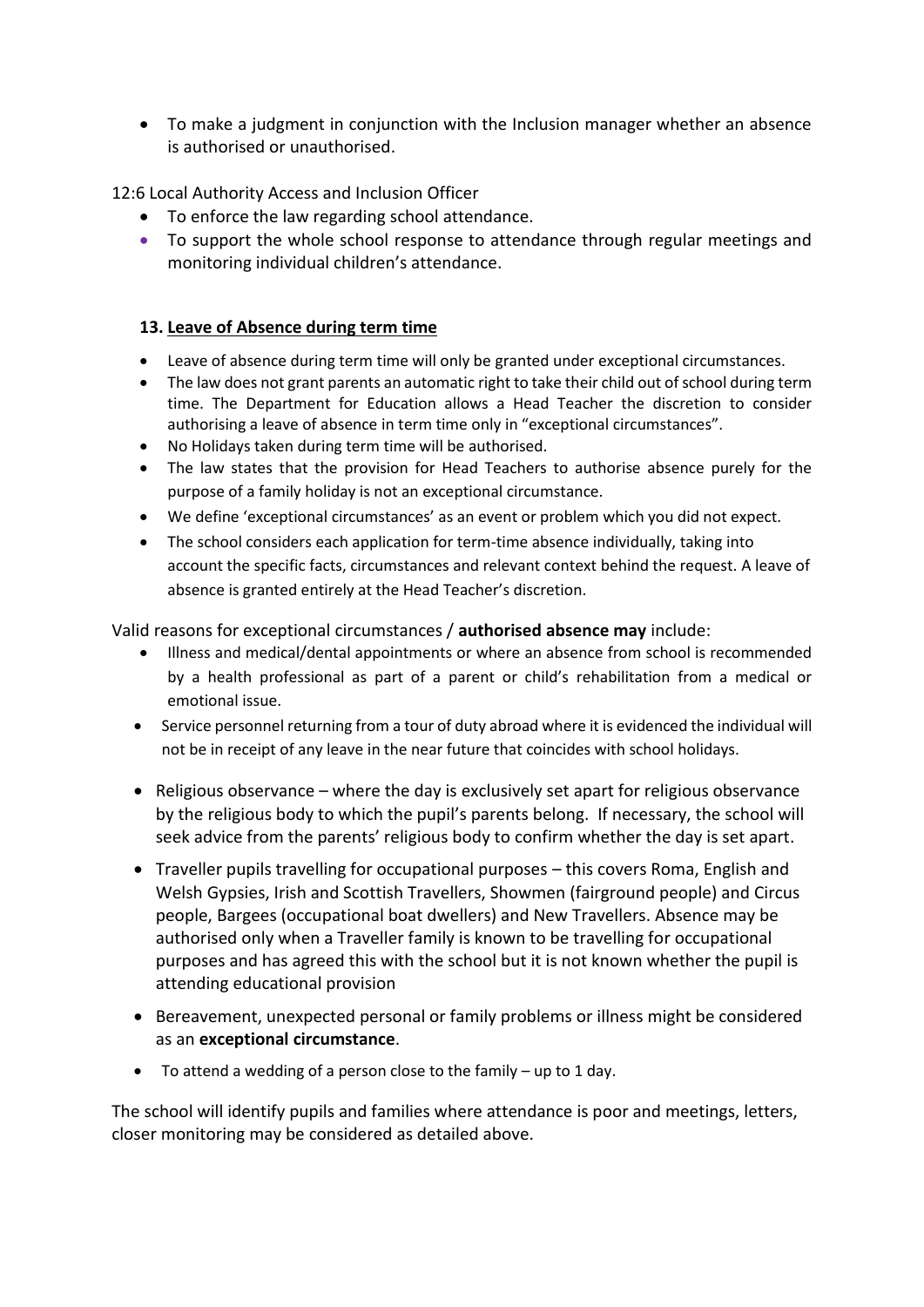Evidence would be required in each case to support any application for leave. The school will not condone holidays taken during term time, permission for absences in term time may only be granted for exceptional circumstances. When a request is not authorised, parents have the right of representation to the School governors.

If a request meets the above exceptional circumstances but falls within the following times, the Headteacher must be convinced that absence from school is the only option:

- 1. The first half term of any academic year (applies to all pupils)
- 2. Year six transition days (for pupils in year six)
- 3. Year six SAT's week(for pupils in year six)
- 4. Year two SAT's week (week to be decided by school)
- Parents and carers must complete a 'Leave of Absence' form outlining in writing the "exceptional circumstances". The headteacher may invite you to attend a meeting to discuss your request. This must be done at least 2 weeks prior to the leave (except for a bereavement).
- **All unauthorised absences, including holidays that have not been sanctioned by the Head Teacher, are accumulated and parents who fail to ensure regular attendance of their children at school can be issued with a Fixed Penalty Notice under Section 444 of the Education Act 1996. The amount is £60 (per parent per child) if paid within 21 days and £120 (per parent per child) if paid between 21 and 28 days. Failure to pay a Penalty Notice will result in prosecution, except in limited circumstances.**

#### **14. Incentives and rewards**

- Pupils at Irthington Village School will be made aware of the importance of maintaining their attendance at the highest possible level and we will positively encourage and celebrate good and improving school attendance:
- ✓ **Every half term we reward all of the children who have had 100% attendance with a certificate.**

#### **15. Links with other policies/Procedures:**

This policy is linked to our:

- Child and Safeguarding Protection policy
- Behaviour policy
- Home School Agreement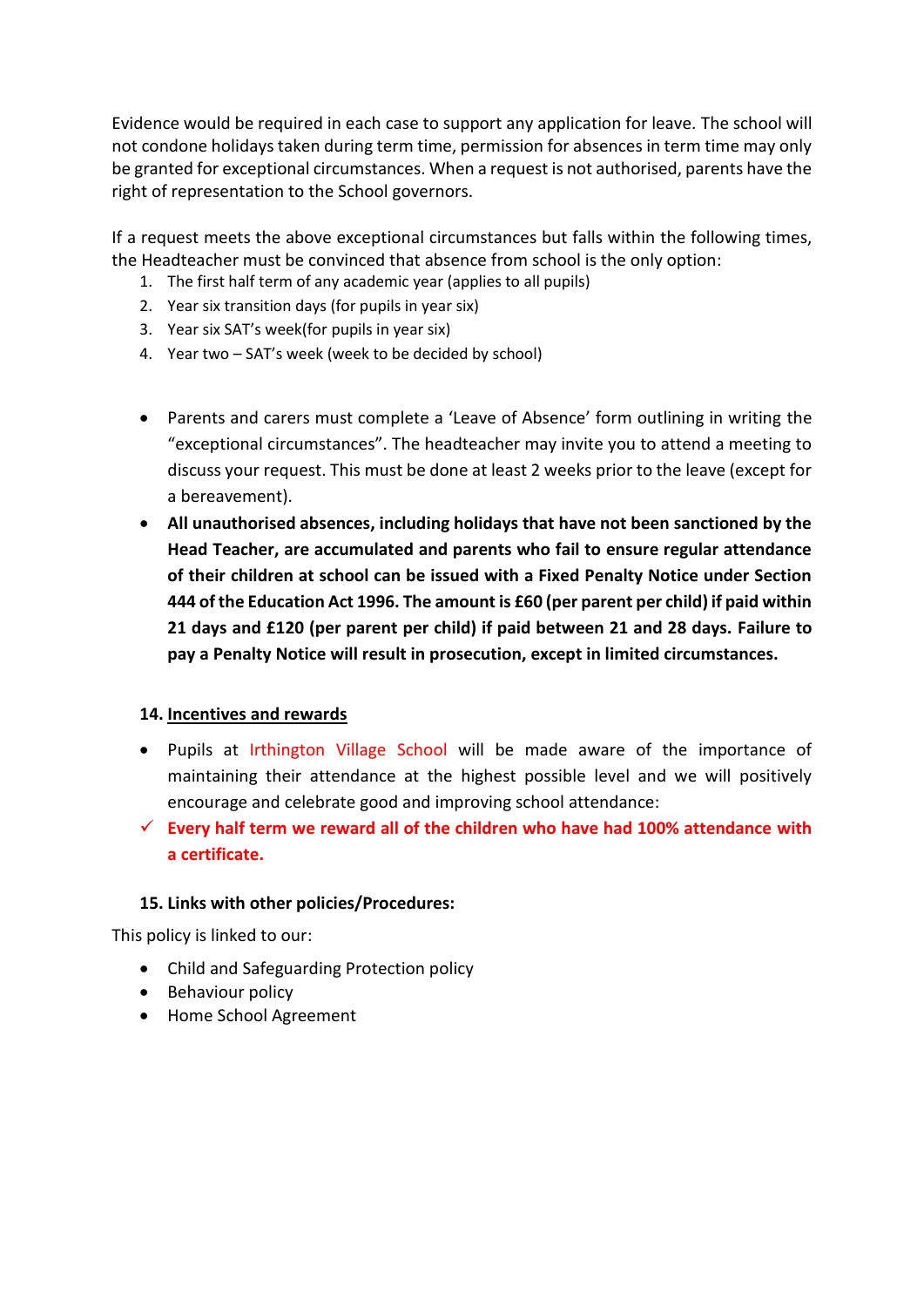### **Appendix 1**

For the purpose of this policy, the school defines:

#### **"Absence" as:**

-Arrival at school after the register has closed. -Not attending school for any reason.

#### **An "authorised absence" as:**

-An absence for sickness for which the school has granted leave. -Medical or dental appointments which unavoidably fall during school time, for which the school has granted leave.

-Religious or cultural observances for which the school has granted leave.

-An absence due to a family emergency.

Only the Head Teacher can authorise absence. If a child is ill or unable to attend school for any reason, the parents should provide an explanation for the absence. For repeated or regular periods of illness, the school will request medical evidence prior to authorising absences.

#### **An "unauthorised absence" as:**

Any absences that is deemed not to be an acceptable reason for missing school. Unauthorised absences from school carry the risk of prosecution under Section 44 or 444(1A) of the Education Act 1996.

-Parents/carers keeping children off school unnecessarily or without reason.

- -Truancy before or during the school day.
- -Absences which have never been properly explained.
- -Arrival at school after the register has closed.
- -Shopping, looking after other children or birthdays.
- -Day trips and holidays in term-time which have not been agreed.
- -Leaving school for no reason during the day.

#### **"Persistent absenteeism" as:**

-Missing 10% or more of schooling across the year for any reason. Persistent absence equates to 38 sessions (19 days) absence across an academic year.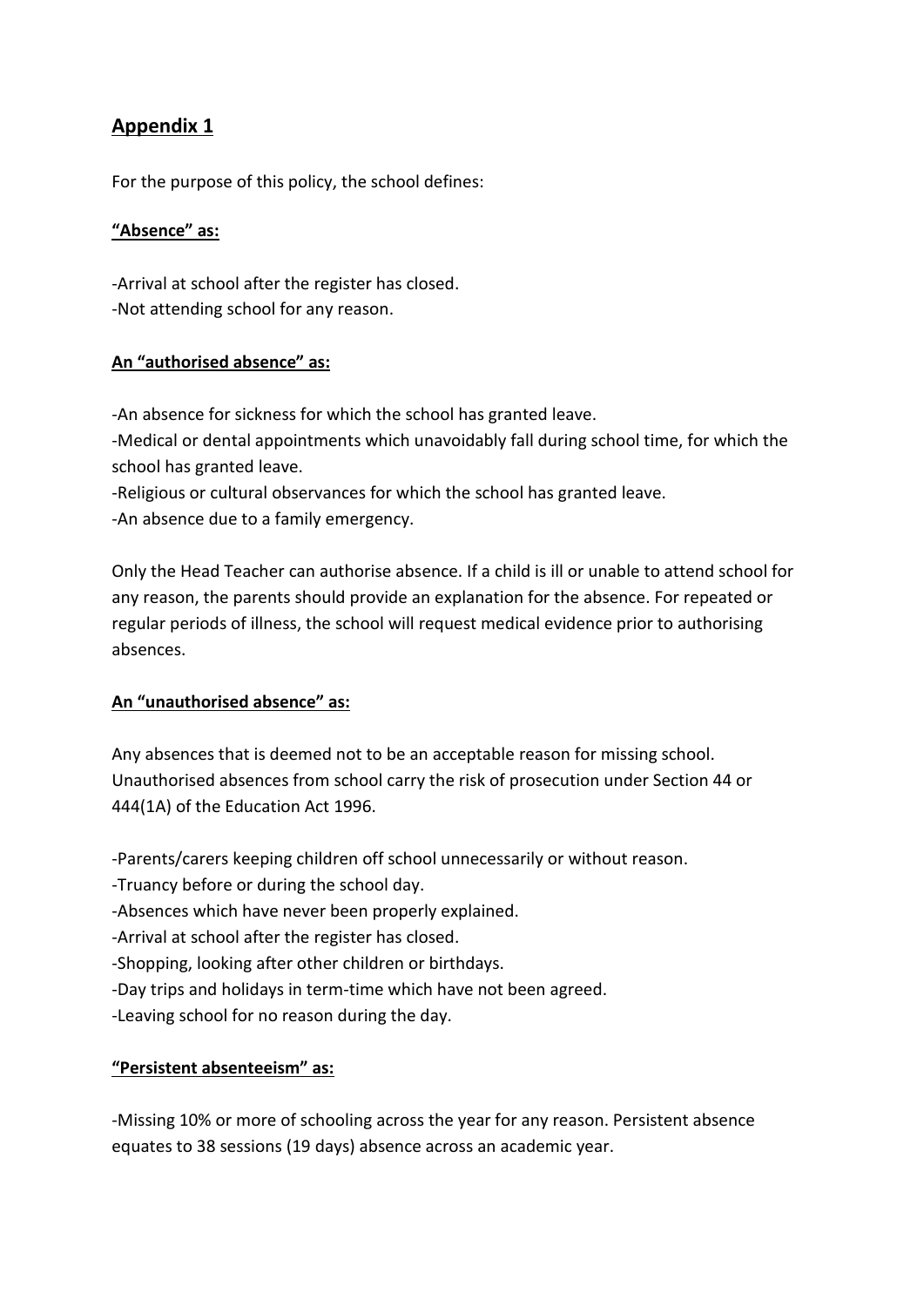## **Appendix 2**

(reference from main policy to DfE School Attendance Statutory guidance and departmental advice)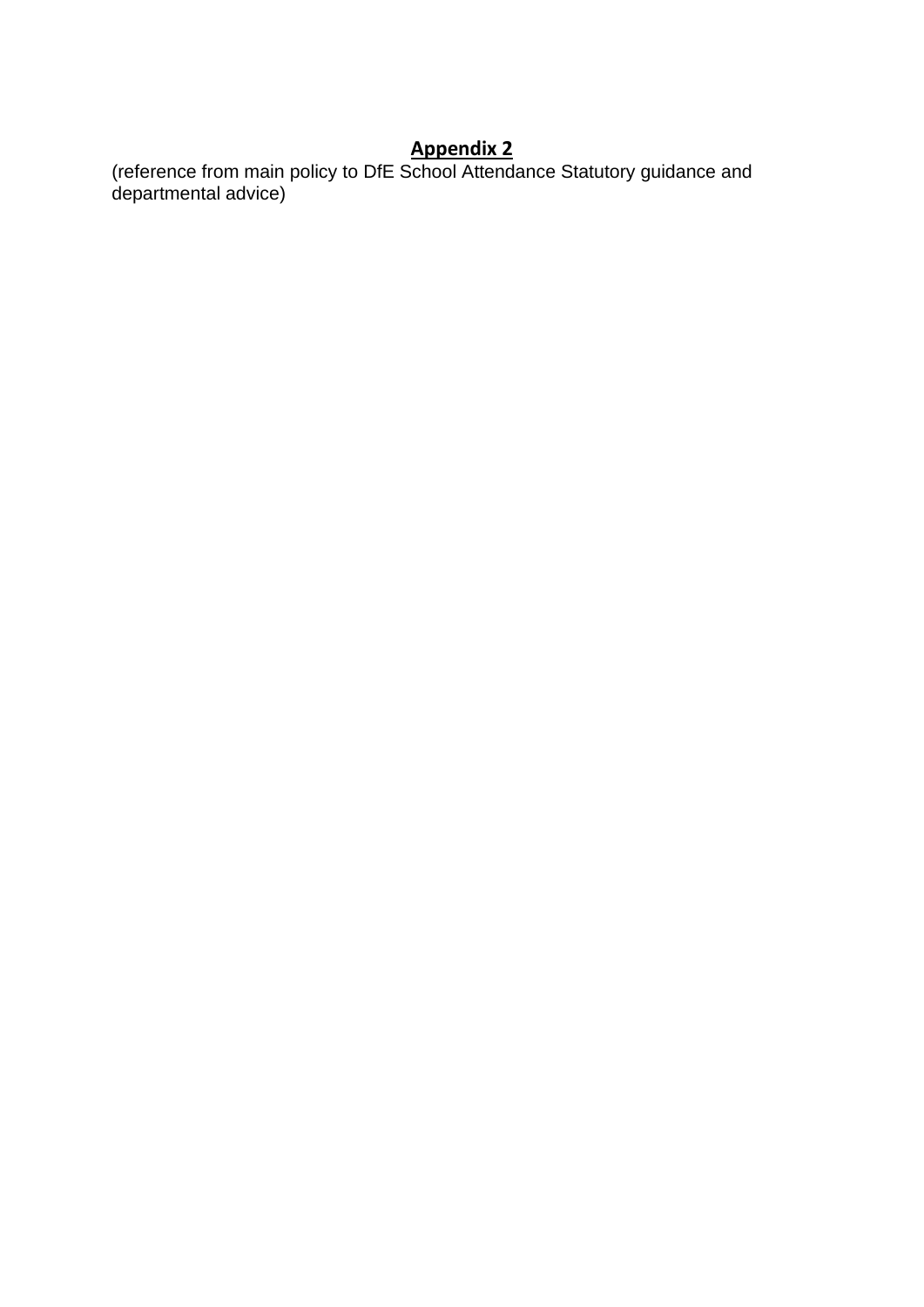# **Appendix 3: attendance codes**

The following codes are taken from the DfE's guidance on school attendance.

| Code     | <b>Definition</b>             | <b>Scenario</b>                                                                    |
|----------|-------------------------------|------------------------------------------------------------------------------------|
| $\prime$ | Present (am)                  | Pupil is present at morning registration                                           |
| A        | Present (pm)                  | Pupil is present at afternoon registration                                         |
| L        | Late arrival                  | Pupil arrives late before register has closed                                      |
| В        | Off-site educational activity | Pupil is at a supervised off-site educational<br>activity approved by the school   |
| D        | Dual registered               | Pupil is attending a session at another setting<br>where they are also registered  |
| J        | Interview                     | Pupil has an interview with a prospective<br>employer/educational establishment    |
| P        | Sporting activity             | Pupil is participating in a supervised sporting<br>activity approved by the school |
| V        | Educational trip or visit     | Pupil is on an educational visit/trip organised, or<br>approved, by the school     |
| W        | Work experience               | Pupil is on a work experience placement                                            |

| Code                      | <b>Definition</b>           | <b>Scenario</b>                                                               |
|---------------------------|-----------------------------|-------------------------------------------------------------------------------|
| <b>Authorised absence</b> |                             |                                                                               |
| C                         | Authorised leave of absence | Pupil has been granted a leave of absence<br>due to exceptional circumstances |
| Е                         | Excluded                    | Pupil has been excluded but no alternative<br>provision has been made         |
| н                         | Authorised holiday          | Pupil has been allowed to go on holiday due<br>to exceptional circumstances   |
|                           | <b>Illness</b>              | School has been notified that a pupil will be<br>absent due to illness        |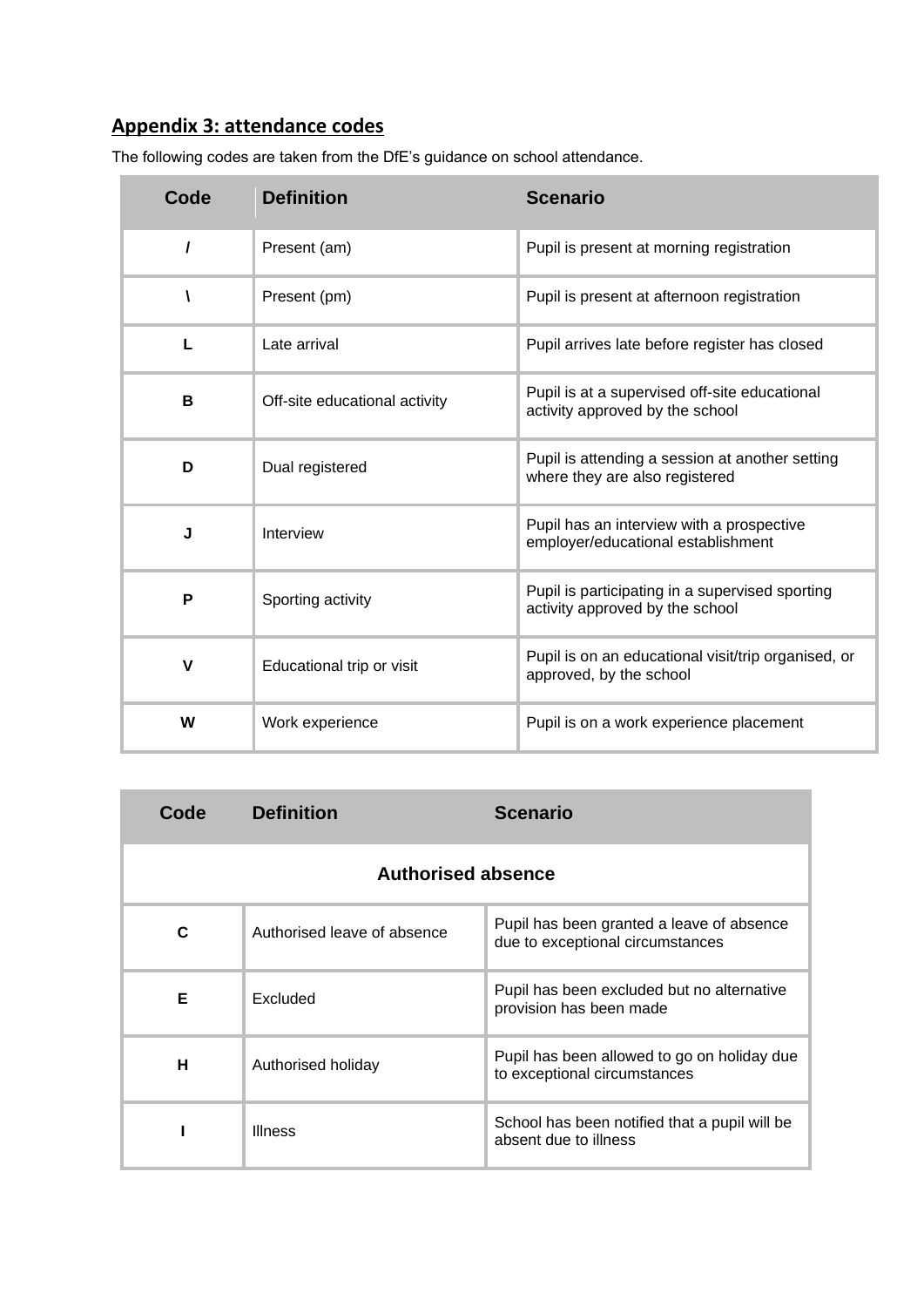| м                           | Medical/dental appointment           | Pupil is at a medical or dental appointment                                                                                                                                                                   |
|-----------------------------|--------------------------------------|---------------------------------------------------------------------------------------------------------------------------------------------------------------------------------------------------------------|
| R                           | Religious observance                 | Pupil is taking part in a day of religious<br>observance                                                                                                                                                      |
| S                           | Study leave                          | Year 11 pupil is on study leave during their<br>public examinations                                                                                                                                           |
| T                           | Gypsy, Roma and Traveller<br>absence | Pupil from a Traveller community is<br>travelling, as agreed with the school                                                                                                                                  |
| <b>Unauthorised absence</b> |                                      |                                                                                                                                                                                                               |
| G                           | Unauthorised holiday                 | Pupil is on a holiday that was not approved<br>by the school                                                                                                                                                  |
| N                           | Reason not provided                  | Pupil is absent for an unknown reason (this<br>code should be amended when the reason<br>emerges, or replaced with code O if no<br>reason for absence has been provided after<br>a reasonable amount of time) |
| O                           | Unauthorised absence                 | School is not satisfied with reason for pupil's<br>absence                                                                                                                                                    |
| U                           | Arrival after registration           | Pupil arrived at school after the register<br>closed                                                                                                                                                          |

| Code | <b>Definition</b>                                    | <b>Scenario</b>                                                                                                              |
|------|------------------------------------------------------|------------------------------------------------------------------------------------------------------------------------------|
| X    | Not required to be in school                         | Pupil of non-compulsory school age is not<br>required to attend                                                              |
| Υ    | Unable to attend due to exceptional<br>circumstances | School site is closed, there is disruption to travel<br>as a result of a local/national emergency, or pupil<br>is in custody |
| Z    | Pupil not on admission register                      | Register set up but pupil has not yet joined the<br>school                                                                   |
| #    | Planned school closure                               | Whole or partial school closure due to half-<br>term/bank holiday/INSET day                                                  |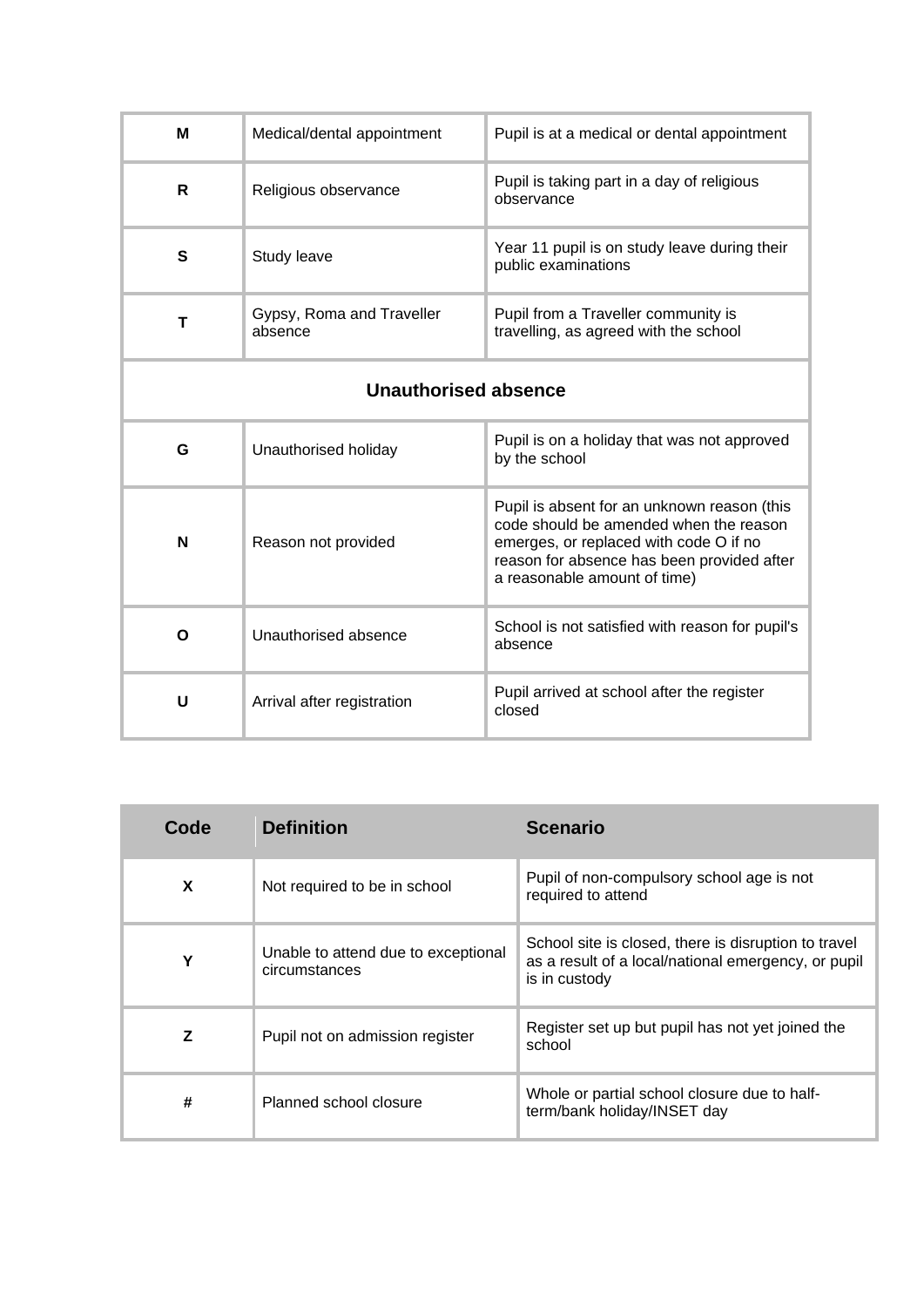